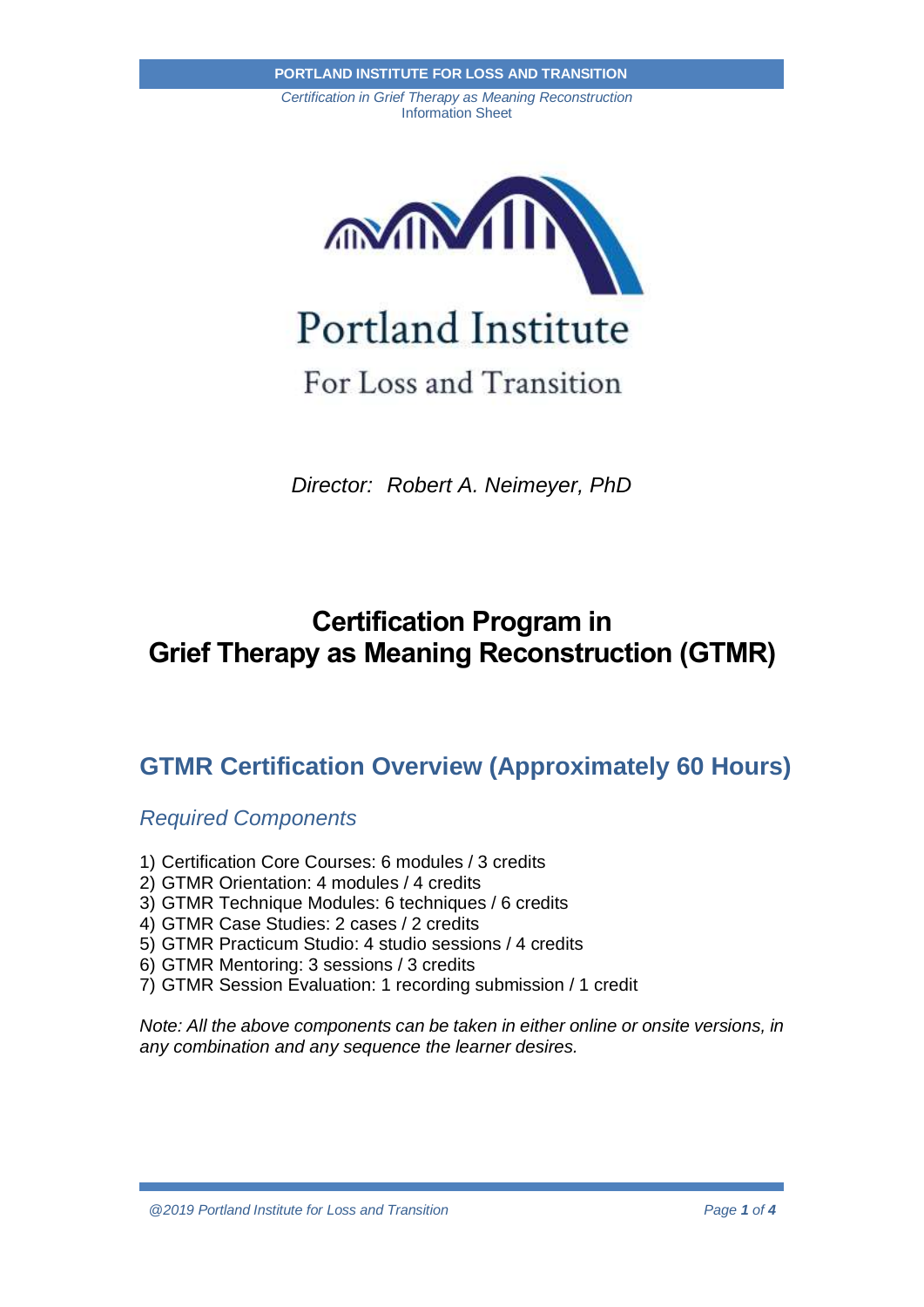### **Required Components**

**Note:** All of the Portland Institute's diverse curriculum, both onsite and online, is informed by an *Experiential Learning Model*. Thus, in addition to systematic faculty instruction, each module includes opportunities for learners to hone their skills in case conceptualization, practice specific therapeutic techniques, and often apply the tools they are learning to their own life losses in order to gain first-hand acquaintance with them. Many also include video demonstrations of the use of particular grief therapy methods. In the online learning setting, learners who wish to pursue certification then complete and return a short *Responsive Journal* following a rubric provided for that specific module. Portland Institute faculty provide brief written feedback on each submission to continue the personal dialogue with learners.

#### *1) Certification Core Courses (6 Modules / 3 Credits)*

The Core Courses are offered as a series of 3-hour online modules, or onsite full-day workshops that can be taken in any of several locations around the world each year. All are required for GTMR Certification. Learners may complete these courses in any sequence they desire.

- a) *Grief and Its Complications (2 Modules):* Contemporary models of grief, including conceptualization and diagnosis of complicated grief or prolonged grief disorder.
- b) *Grief Therapy – A Trauma-Informed Approach (2 Modules)*: Traumaoriented interventions to help grievers process the Event Story of the loss and integrate it into their larger self-narrative.
- c) *Grief Therapy – An Attachment-Informed Approach (2 Modules)*: Attachment-oriented interventions to help grievers access the Back Story of the relationship and reconstruct the continuing bond with the deceased.

#### *2) Orientation to Meaning Reconstruction (4 Modules / 4 Credits)*

Becoming proficient in facilitating clients' meaning making about their losses and their changed lives requires a broad and deep grounding in models and methods of grief therapy. To foster this, the Orientation Modules include a growing selection of presentations on particular approaches and clinical challenges, as well as periodic *Book Club* modules featuring group discussion of sets of readings from the *Techniques for Grief Therapy* series, which ensure a well-stocked clinical toolbox of practical therapeutic strategies. Learners are required to complete at least four Orientation Modules for GTMR Certification.

### *3) GTMR Techniques Modules (6 Techniques / 6 Credits)*

Each module is focused on specific therapy tools or techniques that may be delivered through onsite workshops, live webinars or online recordings. Learners briefly practice particular methods during the onsite workshops or live webinars. In the online learning setting, learners are invited to reflect on these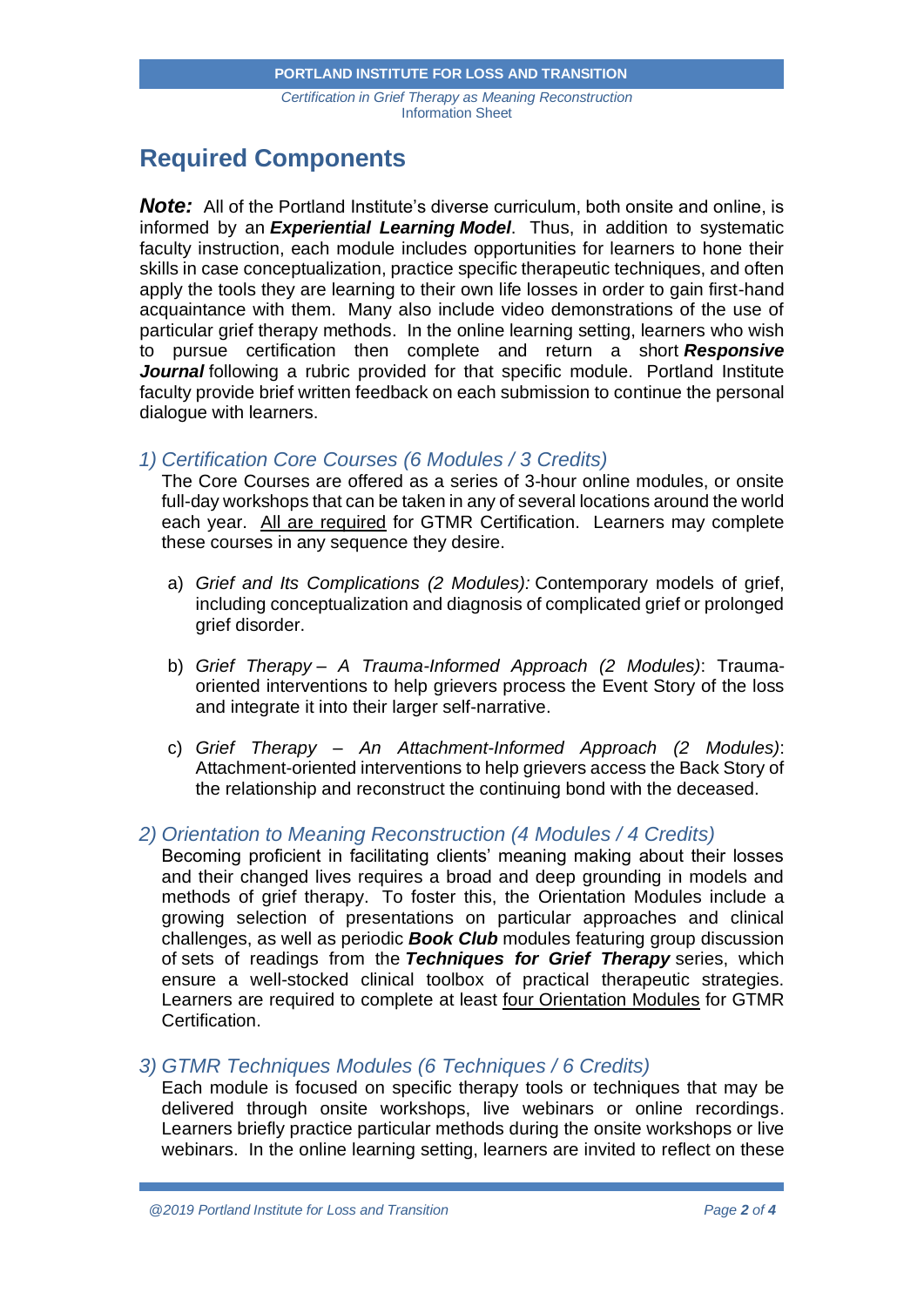#### *Certification in Grief Therapy as Meaning Reconstruction* Information Sheet **PORTLAND INSTITUTE FOR LOSS AND TRANSITION**

methods in their *Responsive Journals*. Learners are required to learn at least six Techniques for GTMR Certification.

#### *4) GTMR Case Studies (2 Cases / 2 Credits)*

Each case study consists of video-recorded clinical sessions with a close process analysis to reveal the therapist's moment-to-moment reading of the client's need and readiness to engage in specific meaning reconstruction tasks. Learners are required to complete at least two Case Studies through live webinars, online recordings or onsite workshops for GTMR Certification.

#### *5) GTMR Practicum Studio (4 Studio Sessions / 4 Credits)*

Learners form small groups and practice Meaning Reconstruction skills, with Portland Institute faculty serving as coaches, for role-play in a shared language. Each session includes practice with learners taking turns in the role of the therapist, client or observer, followed by feedback and processing. Learners are required to complete at least four Studio sessions for GTMR Certification.

#### *6) GTMR Mentoring (3 Sessions / 3 Credits)*

Learners are required to fulfill at least three 1-hour individual Mentoring sessions in Meaning Reconstruction Grief Therapy with one of the Portland Institute faculty in a shared language. These sessions may be conducted in face-to-face mode, or via phone or videoconference.

#### *7) GTMR Session Evaluation (1 Recording / 1 Credit)*

Following the completion of all the above Components, learners need to submit one 50-minute video recording of an application of Meaning Reconstruction in grief therapy in an actual session or in role play, along with a transcript of the session. The session is then evaluated for demonstration of competency in working with grieving clients from a meaning-making perspective. Learners then either receive extensive written feedback or schedule a 1-hour feedback session with one of the Portland Institute faculty in a shared language.

#### *Note:*

*Completion of all the required components leads to a Certification in Grief Therapy as Meaning Reconstruction (GTMR). All licensed or registered counselors or therapists completing GTMR Certification will be listed on the Portland Institute website as part of our Global Provider Network.*

## **Fee Structure**

#### *GTMR Certification Enrollment*

All learners interested in pursuing GTMR Certification pay a **one-time Enrollment Fee of USD \$100** at the Store on the Portland Institute website and enter their profile of relevant professional background information. The Institute will then open a personalized Progress Tracker to monitor their progress toward completion of certification requirements.